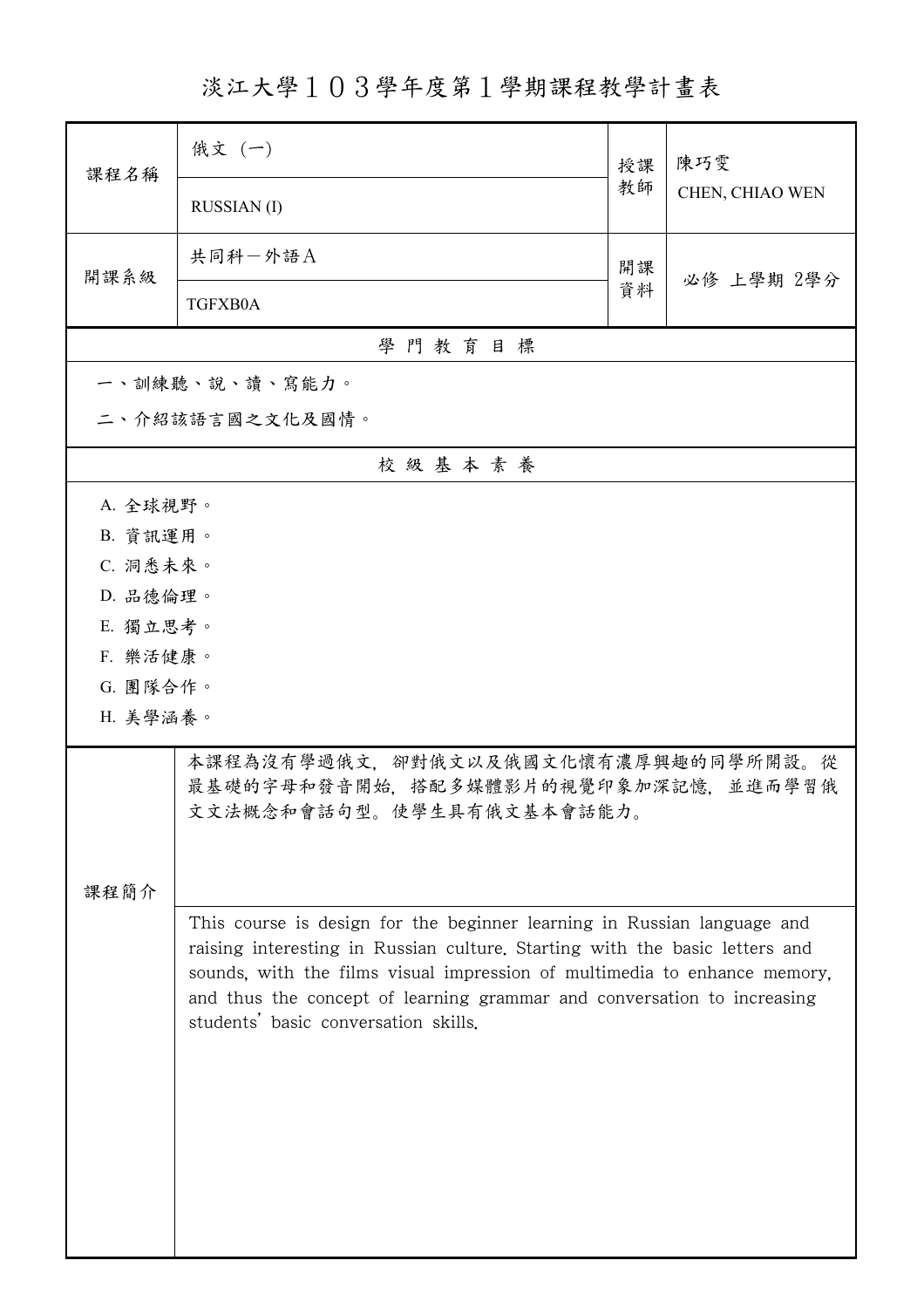本課程教學目標與目標層級、校級基本素養相關性 一、目標層級(選填): (一)「認知」(Cognitive 簡稱C)領域:C1 記憶、C2 瞭解、C3 應用、C4 分析、 C5 評鑑、C6 創造 (二)「技能」(Psychomotor 簡稱P)領域:P1 模仿、P2 機械反應、P3 獨立操作、 P4 聯結操作、P5 自動化、P6 創作 (三)「情意」(Affective 簡稱A)領域:A1 接受、A2 反應、A3 重視、A4 組織、 A5 內化、A6 實踐 二、教學目標與「目標層級」、「校級基本素養」之相關性: (一)請先將課程教學目標分別對應前述之「認知」、「技能」與「情意」的各目標層級, 惟單項教學目標僅能對應C、P、A其中一項。

 (二)若對應「目標層級」有1~6之多項時,僅填列最高層級即可(例如:認知「目標層級」 對應為C3、C5、C6項時,只需填列C6即可,技能與情意目標層級亦同)。

 (三)再依據所訂各項教學目標分別對應其「校級基本素養」。單項教學目標若對應 「校級基本素養」有多項時,則可填列多項「校級基本素養」。 (例如:「校級基本素養」可對應A、AD、BEF時,則均填列。)

| 序              |                                                                                    |                                                                                    |                                                                                                                                                                                                                                                                                               | 相關性            |             |  |  |
|----------------|------------------------------------------------------------------------------------|------------------------------------------------------------------------------------|-----------------------------------------------------------------------------------------------------------------------------------------------------------------------------------------------------------------------------------------------------------------------------------------------|----------------|-------------|--|--|
| 號              |                                                                                    | 教學目標(中文)                                                                           | 教學目標(英文)                                                                                                                                                                                                                                                                                      | 目標層級           | 校級基本素養      |  |  |
| $\mathbf{1}$   |                                                                                    | 本課程以培養同學基本語法概<br>念,搭配練習,讓學生能運用日常<br>基本詞彙及文法來組合簡單句<br>子,具備初級的閱讀能力,為之後<br>的俄語學習打下基礎。 | The aim of this course is to<br>train students having basic<br>grammatical concepts, with<br>practice, so that students can<br>use command vocabulary and<br>grammar to combine simple<br>sentences, with the primary<br>reading ability, having the<br>foundation for advancing<br>learning. | C <sub>3</sub> | <b>ABEH</b> |  |  |
|                | 教學目標之教學方法與評量方法                                                                     |                                                                                    |                                                                                                                                                                                                                                                                                               |                |             |  |  |
| 序<br>號         | 教學目標                                                                               |                                                                                    | 教學方法                                                                                                                                                                                                                                                                                          | 評量方法           |             |  |  |
| $\mathbf{1}$   | 本課程以培養同學基本語法概<br>念、搭配練習、讓學生能運用日常<br>基本詞彙及文法來組合簡單句<br>子,具備初級的閱讀能力,為之後<br>的俄語學習打下基礎。 |                                                                                    | 講述、討論                                                                                                                                                                                                                                                                                         | 紙筆測驗、作業        |             |  |  |
| 授課進度表          |                                                                                    |                                                                                    |                                                                                                                                                                                                                                                                                               |                |             |  |  |
| 週<br>欤         | 日期起訖                                                                               | 內 容 (Subject/Topics)                                                               |                                                                                                                                                                                                                                                                                               | 備註             |             |  |  |
| $\mathbf{1}$   | $103/09/15$ ~<br>103/09/21                                                         | 認識俄文字母                                                                             |                                                                                                                                                                                                                                                                                               |                |             |  |  |
| $\overline{2}$ | $103/09/22$ ~<br>認識俄文字母、發音練習<br>103/09/28                                          |                                                                                    |                                                                                                                                                                                                                                                                                               |                |             |  |  |
| 3              | $103/09/29$ ~<br>發音規則. 第一課- 我的朋友一家人<br>103/10/05                                   |                                                                                    |                                                                                                                                                                                                                                                                                               |                |             |  |  |
| $\overline{4}$ | $103/10/06 \sim$<br>第一課- 我的朋友一家人 (名詞的性)<br>103/10/12                               |                                                                                    |                                                                                                                                                                                                                                                                                               |                |             |  |  |
| 5              | $103/10/13$ ~<br>第二課- 我們的房間 (連接詞、名詞單六變格)<br>103/10/19                              |                                                                                    |                                                                                                                                                                                                                                                                                               |                |             |  |  |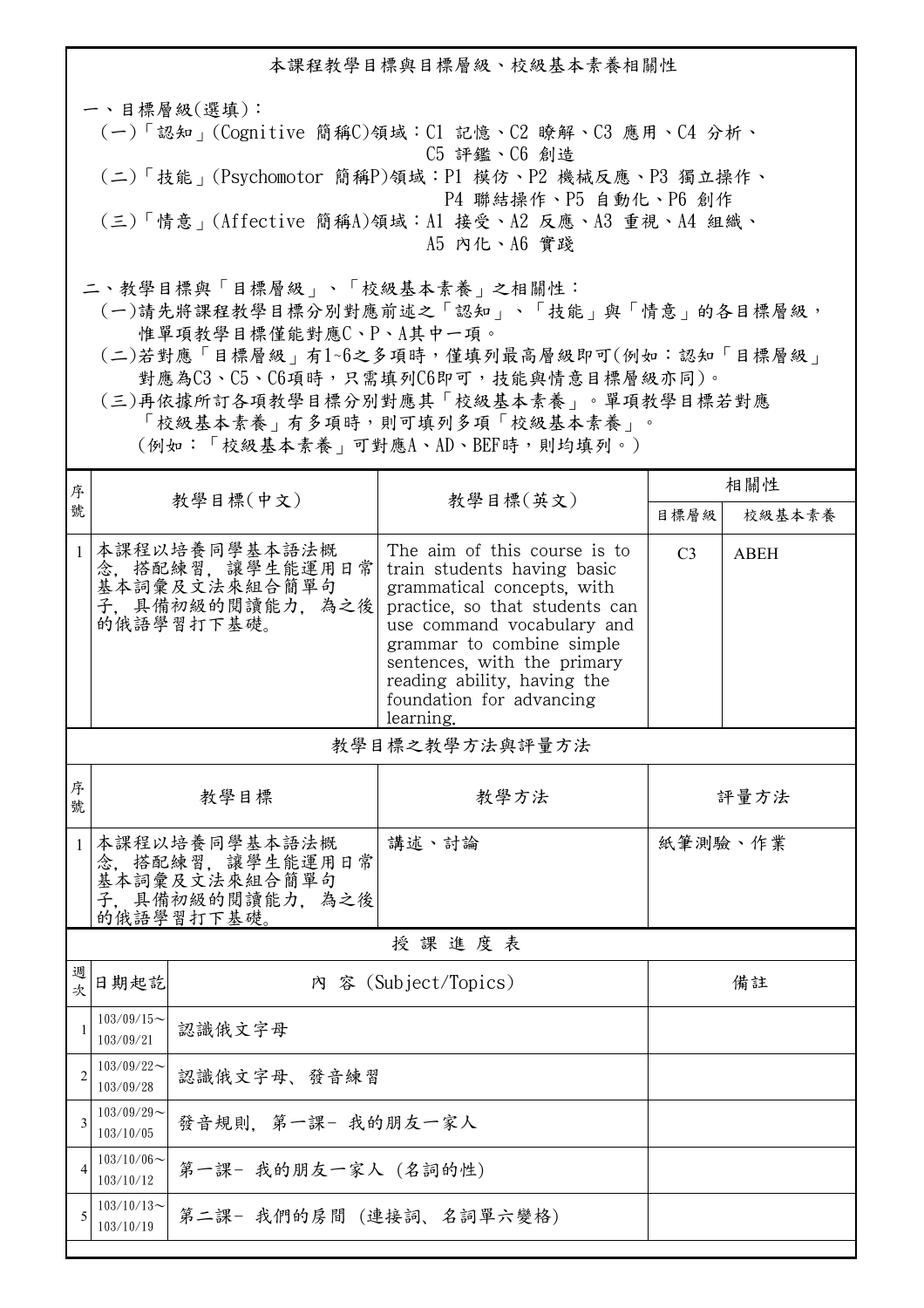| 6           | $103/10/20$ ~<br>103/10/26 | 第二課- 我們的房間 (動詞變位)                                                                                                                                                                                                                                                         |  |
|-------------|----------------------------|---------------------------------------------------------------------------------------------------------------------------------------------------------------------------------------------------------------------------------------------------------------------------|--|
| 7           | $103/10/27$ ~<br>103/11/02 | 第二課- 我們的房間 (動詞變位)                                                                                                                                                                                                                                                         |  |
| 8           | $103/11/03$ ~<br>103/11/09 | 第三課-我在大學就讀(物主代名詞、疑問代名詞)                                                                                                                                                                                                                                                   |  |
| $\mathbf Q$ | $103/11/10$ ~<br>103/11/16 | 複習                                                                                                                                                                                                                                                                        |  |
| 10          | $103/11/17$ ~<br>103/11/23 | 期中考試週                                                                                                                                                                                                                                                                     |  |
| 11          | $103/11/24$ ~<br>103/11/30 | 期中考講解;影片欣賞                                                                                                                                                                                                                                                                |  |
| 12          | $103/12/01$ ~<br>103/12/07 | 第三課-我在大學就讀(指示代名詞、代名詞名詞<br>二、四變格、二格變化)                                                                                                                                                                                                                                     |  |
| 13          | $103/12/08$ ~<br>103/12/14 | 第四課- 三餐吃什麼(名詞複一變格、動詞)                                                                                                                                                                                                                                                     |  |
| 14          | $103/12/15$ ~<br>103/12/21 | 第四課- 三餐吃什麼(名詞複一變格、動詞)                                                                                                                                                                                                                                                     |  |
| 15          | $103/12/22$ ~<br>103/12/28 | 第五課- 伊凡一家與鄰居(名詞第四格用法、前置<br>詞B/Ha)                                                                                                                                                                                                                                         |  |
| 16          | $103/12/29$ ~<br>104/01/04 | 第五課- 伊凡一家與鄰居(名詞第四格用法、前置<br>詞B/Ha)                                                                                                                                                                                                                                         |  |
| 17          | $104/01/05$ ~<br>104/01/11 | 總複習                                                                                                                                                                                                                                                                       |  |
| 18          | $104/01/12$ ~<br>104/01/18 | 期末考試週                                                                                                                                                                                                                                                                     |  |
|             | 上課不遲到,不玩手機<br>修課應<br>注意事項  |                                                                                                                                                                                                                                                                           |  |
|             |                            |                                                                                                                                                                                                                                                                           |  |
|             | 教學設備                       | 電腦、投影機                                                                                                                                                                                                                                                                    |  |
|             | 教材課本                       | 陳兆麟 初級俄語 俄語教學研究出版社 2009                                                                                                                                                                                                                                                   |  |
|             | 參考書籍                       | Дорога в Россию 1 / Антонова В.Е., Нахабина М.М., Сафронова М.В., Толстых<br>A.A.<br>Russian in exercises / S. Khavronina, A.Shirochenskaya, Moscow: Russky<br>yazyk. 中央圖書出版社, 1994<br>Russian for beginners / Y. G. Ovsiyenko, Moscow: Russky yazyk publishers,<br>1996. |  |
|             | 批改作業<br>篇數                 | 2 篇 (本欄位僅適用於所授課程需批改作業之課程教師填寫)                                                                                                                                                                                                                                             |  |
|             | 學期成績<br>計算方式               | ◆平時評量:30.0 % ◆期中評量:30.0 %<br>◆出席率: 10.0 %<br>◆期末評量: 30.0 %<br>◆其他〈 〉 :<br>$\frac{0}{6}$                                                                                                                                                                                   |  |